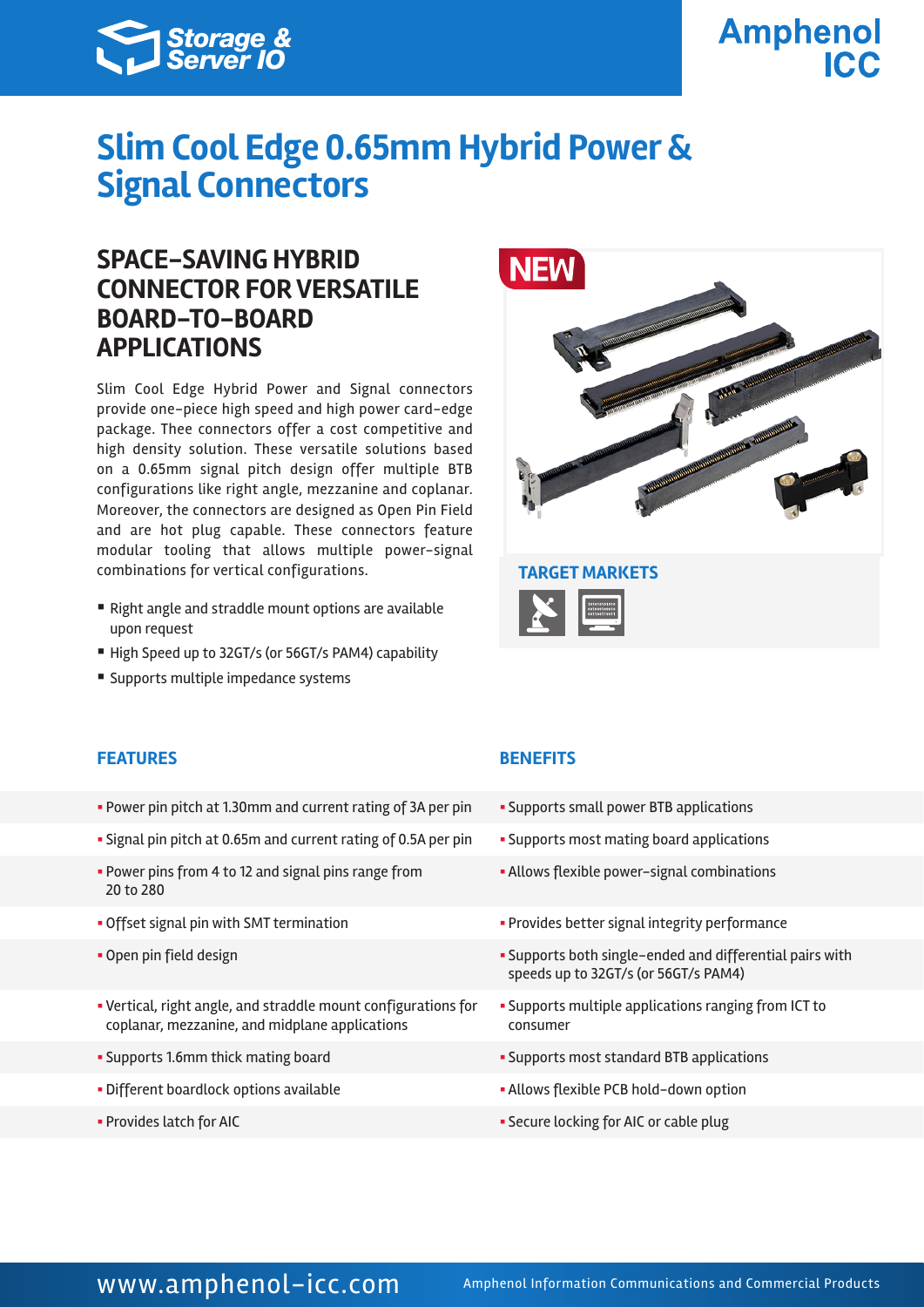## **TECHNICAL INFORMATION**

#### **MATERIAL**

- § Contact Base Metal: Copper Alloy
- § Contact Area Finish: Gold over Nickel
- § Solder Area Finish: Tin over Nickel
- § Housing: High temperature thermoplastic (UL 94V-0)

#### **ELECTRICAL PERFORMANCE**

- § Contact Resistance: 30mΩ max. initial; 15mΩ max. change after test
- § Current Rating: 3A per power pin, 0.5A per signal pin with temperature rise not exceeding 30˚C
- § Dielectric Withstanding Voltage: 500V DC for power and 500V DC for signal

#### **MECHANICAL PERFORMANCE**

- § Durability: 200 mating cycles
- § Mating Force: 1N/pin max. for power pin; 0.6N/pin max. for signal pin
- § Unmating Force: 0.1N/pin min. for power pin; 0.06N/pin min. for signal pin

### **ENVIRONMENTAL**

- § Humidity: 24 cycles between 25±3˚C at 80±3% RH and 65±3˚C at 50±3% RH. Per EIA 364-31
- § Temperature Life: 105±2˚C for 240 hours. Per EIA 364-17
- § Thermal Shock: 10 cycles between -55˚C to +85˚C. Per EIA 364-32
- § Mixed Flow Gas

### **APPROVALS & CERTIFICATION**

§ UL

#### **SPECIFICATIONS**

- § Amphenol Product Specification: SSE004
- § Amphenol Application Specification: SSE005

### **PACKAGING**

§ Tray/Reel

#### **TOOLING INFORMATION**

§ Special pin count option available upon request

### **TARGET MARKETS/APPLICATIONS**



Server and Storage Systems High-end Computing system



Baseband Radio Units Networking Commercial Systems